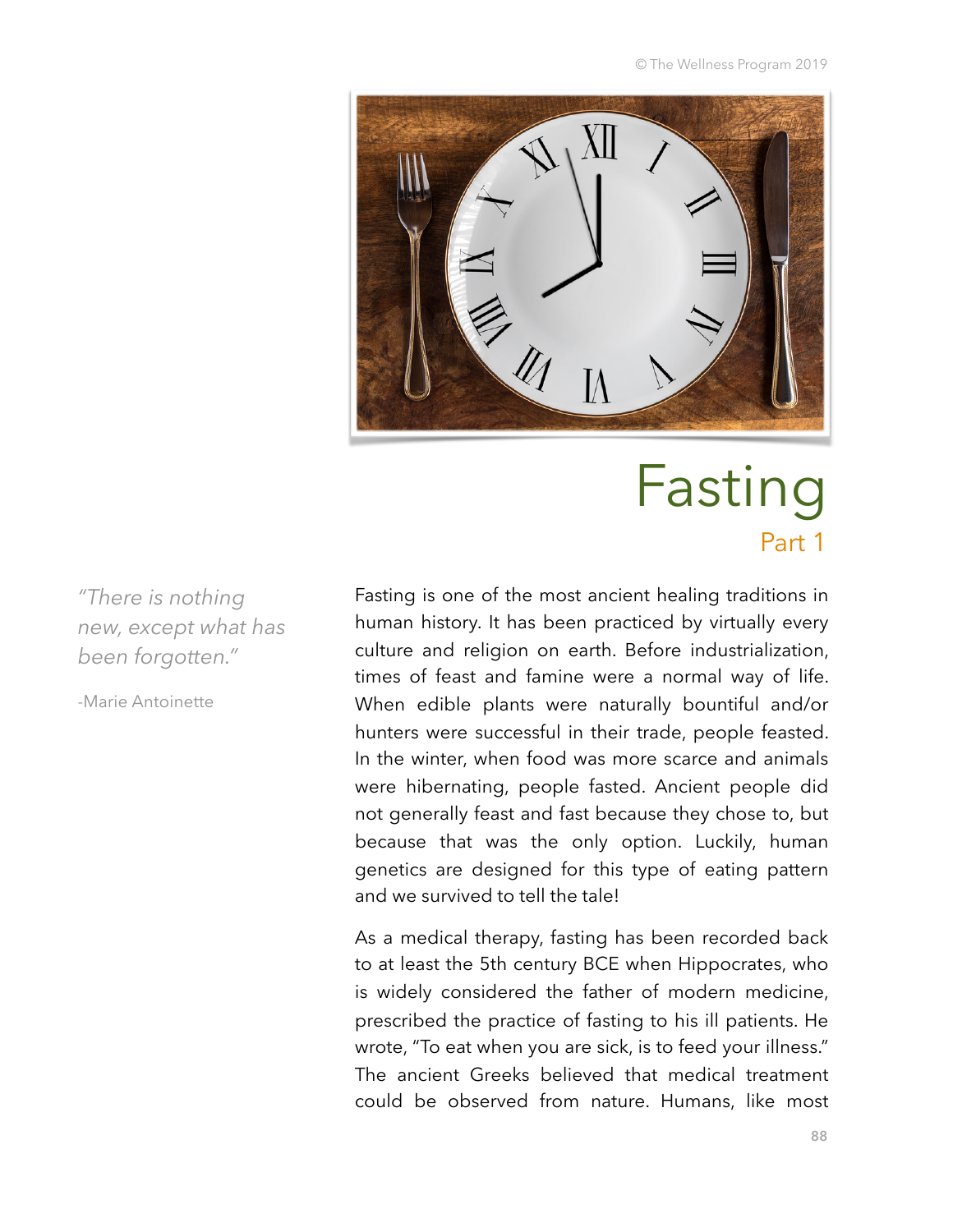animals, do not eat when they become sick. For this reason, fasting has been called the 'physician within.' This sensation of losing your appetite is certainly familiar to everybody. Consider the last time you were sick with the flu. It is likely that the last thing you wanted to do was eat. In this case, fasting seems to be a universal human instinct to multiple forms of illnesses. Thus fasting is ingrained into human heritage, and as old as mankind itself.1

Today, we have continuous food availability which has allowed our body to stay in a continual state of feasting. Fasting has become demonized, feared and even deemed 'dangerous' by much of modern culture. Many people today intertwine the term 'fasting' with 'starving,' but there is an inherit difference between the two. Fasting is defined as the voluntary act of withholding food for a specific period of time. Starving, on the other hand, is an involuntary act of being deprived of food for a period of time that causes suffering, malnourishment and possible death. Fasting is done deliberately and is controlled (you can end a fast at any moment of your choosing), where starvation is completely uncontrolled and involuntary. Dr. Jason Fung compares the difference between fasting and starvation like comparing suicide to dying of old age. They are completely different and should not be confused.

In today's world, fasting is still used for both preventative and medical treatment, though not as commonly as we have seen historically. Benefits from fasting include: mental clarity, illness prevention (especially from neurological conditions such as Alzheimer's disease), blood sugar control, reduction of inflammation, increased growth hormone (which provides an anti-aging effect) and so much more!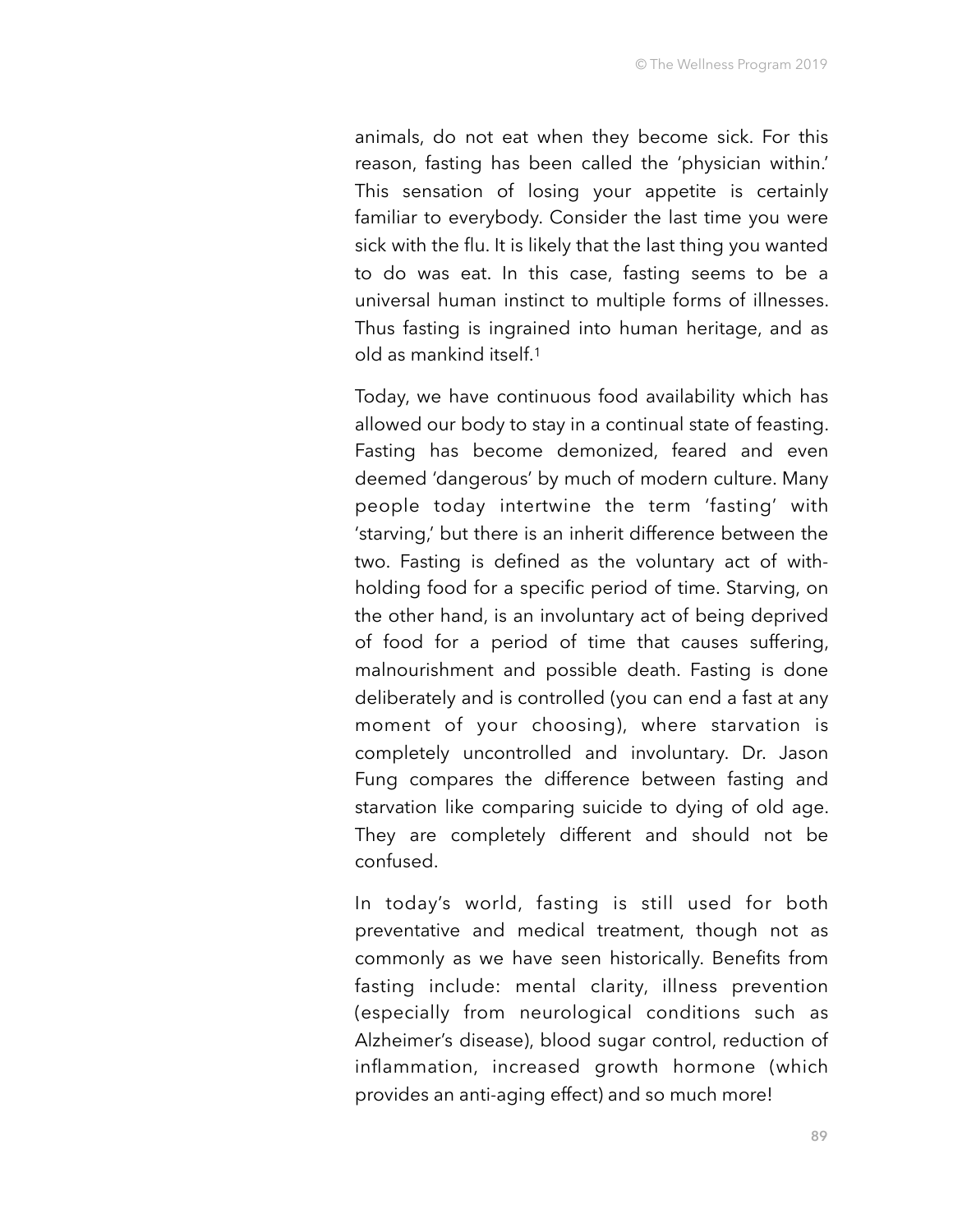If there is so much to benefit from fasting, then why have we moved so far away from this ancient healing tradition in modern day society? Money. The food retail industry comprises foods sold at food retailers such as grocery stores, mass merchandisers, drug stores, convenience stores and foodservice facilities. Total retail and food service sales in the United States amounted to approximately 5.75 trillion U.S. dollars in 20172 which made it the fourth largest industry in the US economy. So what happens when millions of people decide that fasting is a good idea and should become part of their regular health protocol? No one makes any money. Since it is the job of large corporations (like Walmart, Costco and Amazon) to convince you to spend money with them, it would be completely idiotic for them to promote fasting as method of obtaining optimal health. Instead, major food and beverage companies spend upwards of \$10 billion per year marketing their products to consumers. According to research completed at Yale Center for Food Policy & Obesity, in 2010, the fast food industry alone spent \$4.2 billion on advertising to encourage frequent visits by young people to fast food restaurants, targeting children as young as two years old. $3$  Today, the food industry has spread its marketing from TV commercials to social media pop-ups and straight into your email inbox, all in one big attempt for you to want what they have to offer…food.

#### **PHYSIOLOGY**

The body only exists in one of two states: fed or fasted. Since our body requires a continual source of energy for basic metabolic functions (such as pumping blood, detoxification, breathing, etc) and most of us are not sitting at the dinner table continually feeding ourselves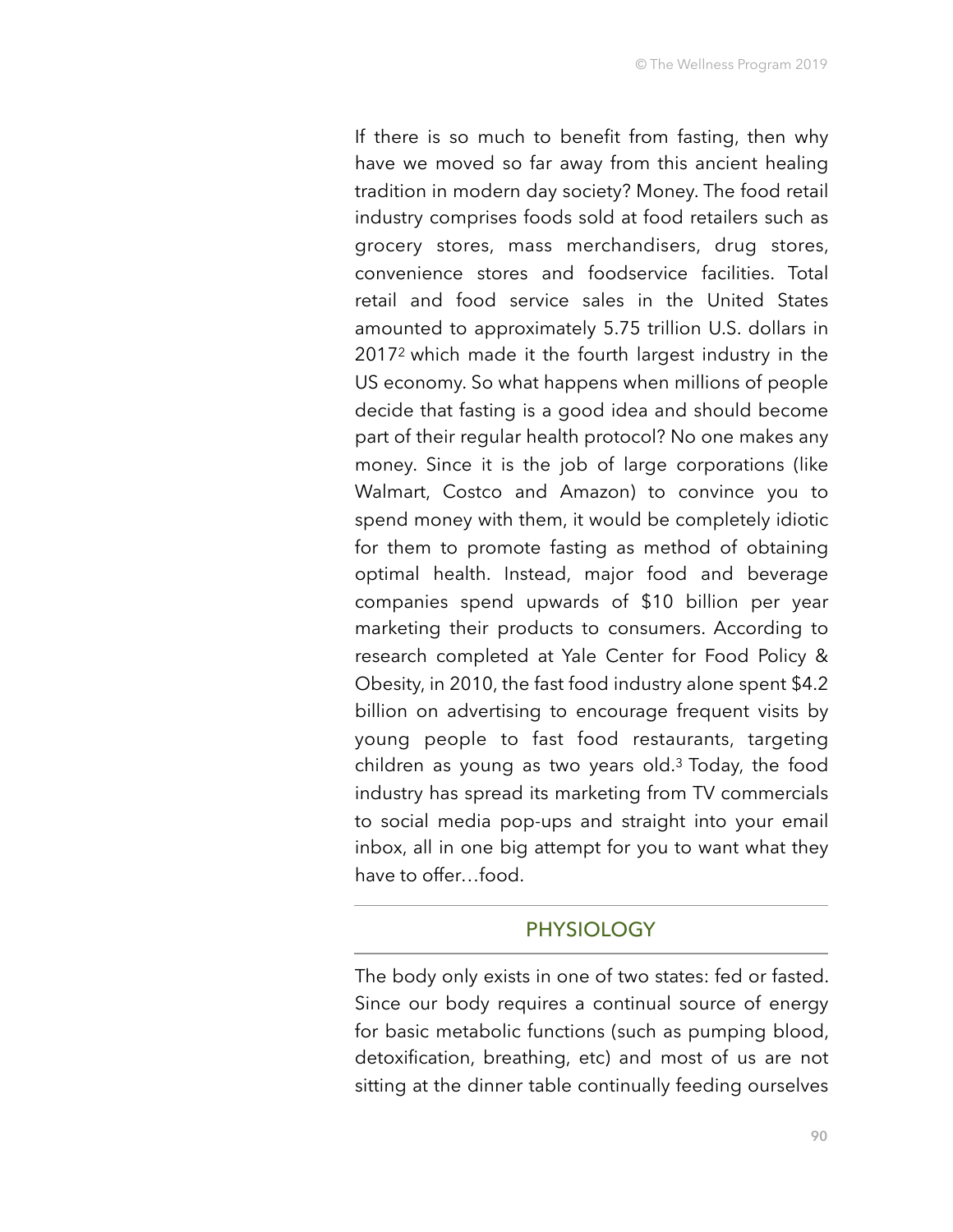all day long, our body has a way of storing energy for times of fasting. This leads to the somewhat obvious point that our body can only obtain energy from two different sources: food, or stored food (as glycogen in the liver and muscles or body fat). Your body can only use energy from one source or the other (food, or stored food), but not both at the same time. The key hormone in the process of either utilizing stored energy, or actually storing energy, is insulin. When insulin is present in the blood stream, we are storing energy (both glycogen and body fat). When insulin is low in the blood stream (and glucagon is high), we are using stored energy (utilizing glycogen and/or body fat).

A healthy body has 2 main sources of stored energy: glucose and fat. In a fed state, when insulin levels remain high, your body derives its energy from the food you are consuming. Alternatively, in a fasted state, the storage signaling hormone insulin declines and glucagon rises. This signals the body to obtain energy from alternative sources (glycogen in the liver). Dr. George Cahill identified 5 stages to fasting which helps explain where our body obtains energy during a prolonged period without food, and they are:

**STAGE 1 (0-4 hours)** The body burns through any exogenous glucose remaining in the blood.

**STAGE 2 (4-16 hours)-** The body slows down the oxidation of glucose in the blood and begins to burn glucose from the liver. Gluconeogensis\* (the natural process of glucose production from non-glucose sources) begins to ramp up.

**STAGE 3 (16-32 hours)—** Glycogen that has been stored in the liver provides the body with required glucose. Majority of the organs are still using stored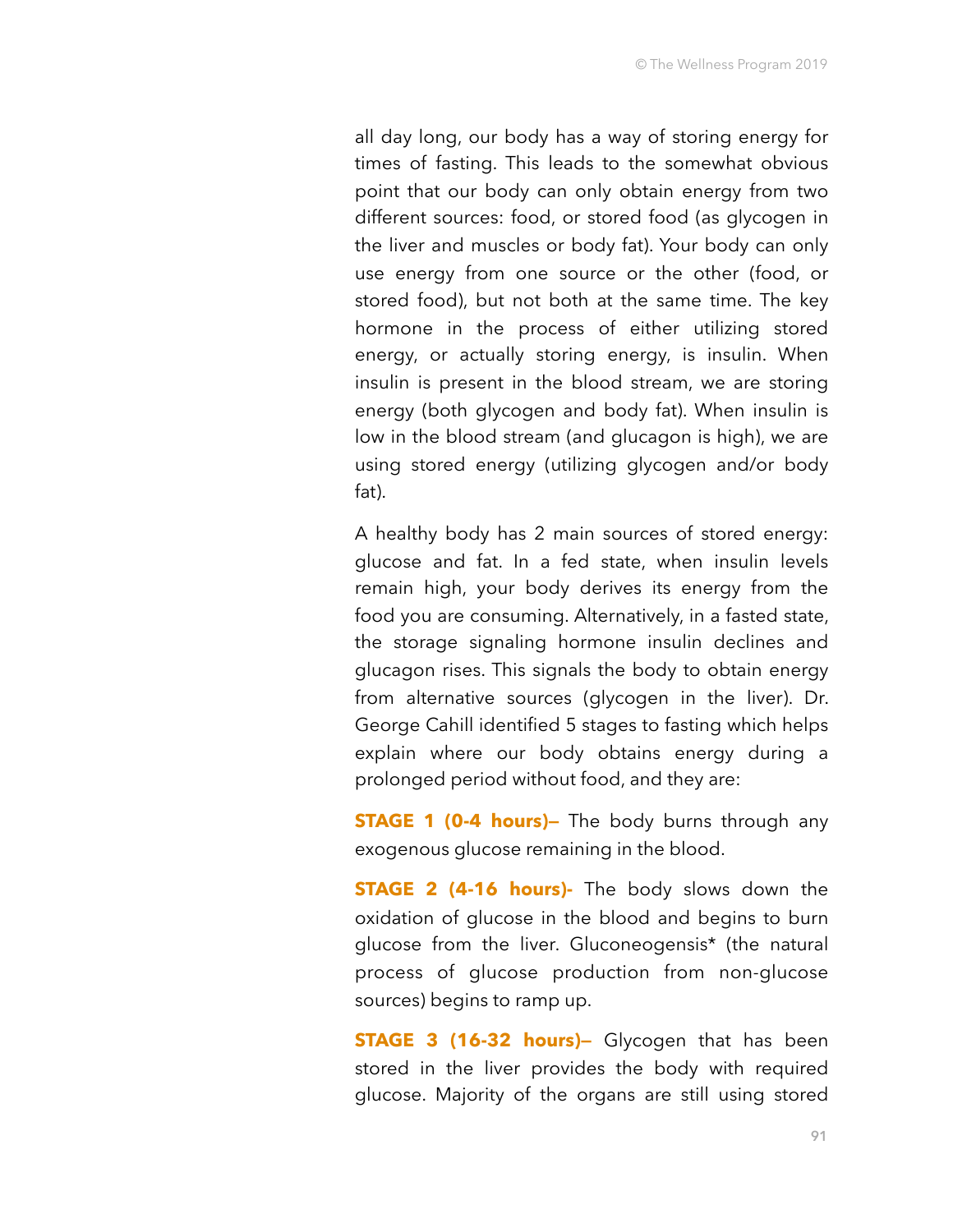glucose as energy, but the liver, muscles and fat cells begin to burn fat.

**STAGE 4 (32 hours-24 days)-** Glycogen stores have been depleted and the liver and kidneys are now providing glucose to the brain, red blood cells, and renal medulla through gluconeogenesis. Ketone bodies are now being used as energy by majority of the organs.

**STAGE 5 (24+ days)**- The brain (at a diminished rate), red blood cells and renal medulla continue to use glucose from gluconeogensis and ketone bodies produced in the liver provide the remainder of the body with energy.

\*To understand how gluconeogenesis works, you need to understand the structure of a triglyceride. A triglyceride is an organic compound made up of glycerol and three fatty acid groups. Fat consists of mostly triglycerides. During gluconeogenesis, the liver (and to a lesser extent, the kidneys) breaks apart the triglyceride into the glycerol backbone and the 3 fatty acids. The glycerol backbone is turned into glucose and used by the brain, red blood cells, and kidney, and the fatty acids are used directly by other organs and body parts.

During a prolonged fast, there is no need for the body to break down lean mass as long as body fat percentages stay above 4%. When a persons body fat percentage drops below 4%, lean tissue (aka. muscle) will be broken down and protein will be used for energy. The body preserves muscle mass until the body fat becomes so low that it has no choice but to burn lean tissue for survival.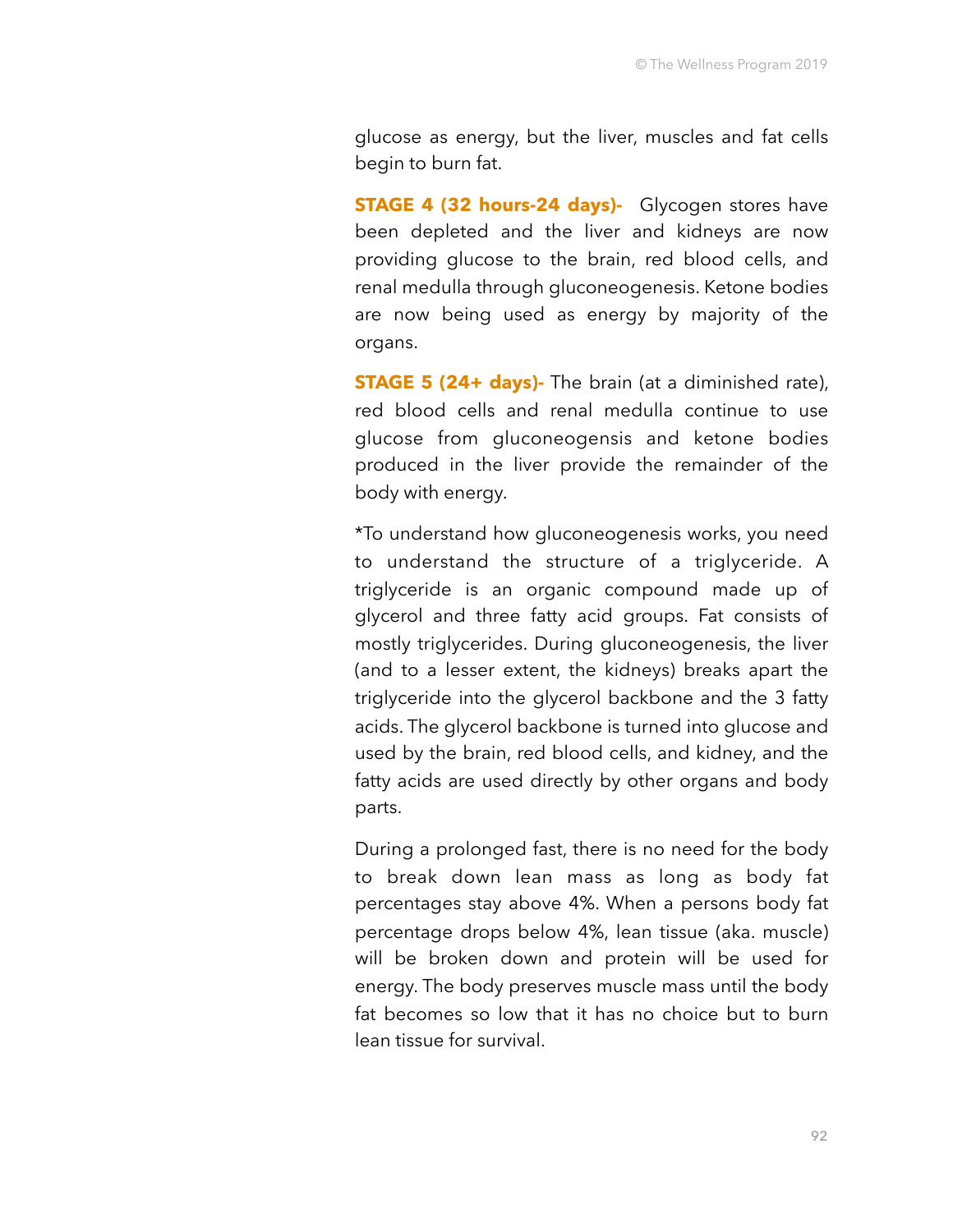#### CALORIE RESTRICTION VS FASTING

There is a hypothesis, called the Energy Balance hypothesis, that states that the primary factor in obesity is calories, and reducing calories is the primary mode of treatment. This is commonly called the "calories in, calories out" model and is basically understood as any calories consumed that are not used in movement or basic bodily functions will be stored as body fat. These models assume that all eating ("calories in") along with all exercise ("calories out") is under voluntary control. If this were true, we would predict that by reducing the amount we eat and increasing our exercise would result in reduction of obesity. But these theories also assume that Resting Metabolic Rate (RMR) is not affected by changes in caloric intake, which is incorrect.

This all sounds like a really easy thing to test, right? Take individuals with excess body fat, have them eat less and move more, watch them lose weight and live happily ever after. Done. Well…it doesn't exactly work like that (as many people can attest to). Over the last 100 years, there have been plenty of studies done to help explain why this doesn't work:

• **A Biometric Study of Basal Metabolism in Man-**This study was completed by the Carnegie Institute in 1917. They took 12 healthy men and put them on a "semi-starvation" diet of 1400-2100 calories per day, but kept their energy expenditure the same (in other words- less calories in, but same calories out). The expected outcome using the Energy Balance hypothesis would be weight loss. Initially, the men lost weight. However, over time, what they found was the subjects RMR dramatically dropped and the men were complaining of low heart rate, low blood pressure, constantly feeling cold (despite putting on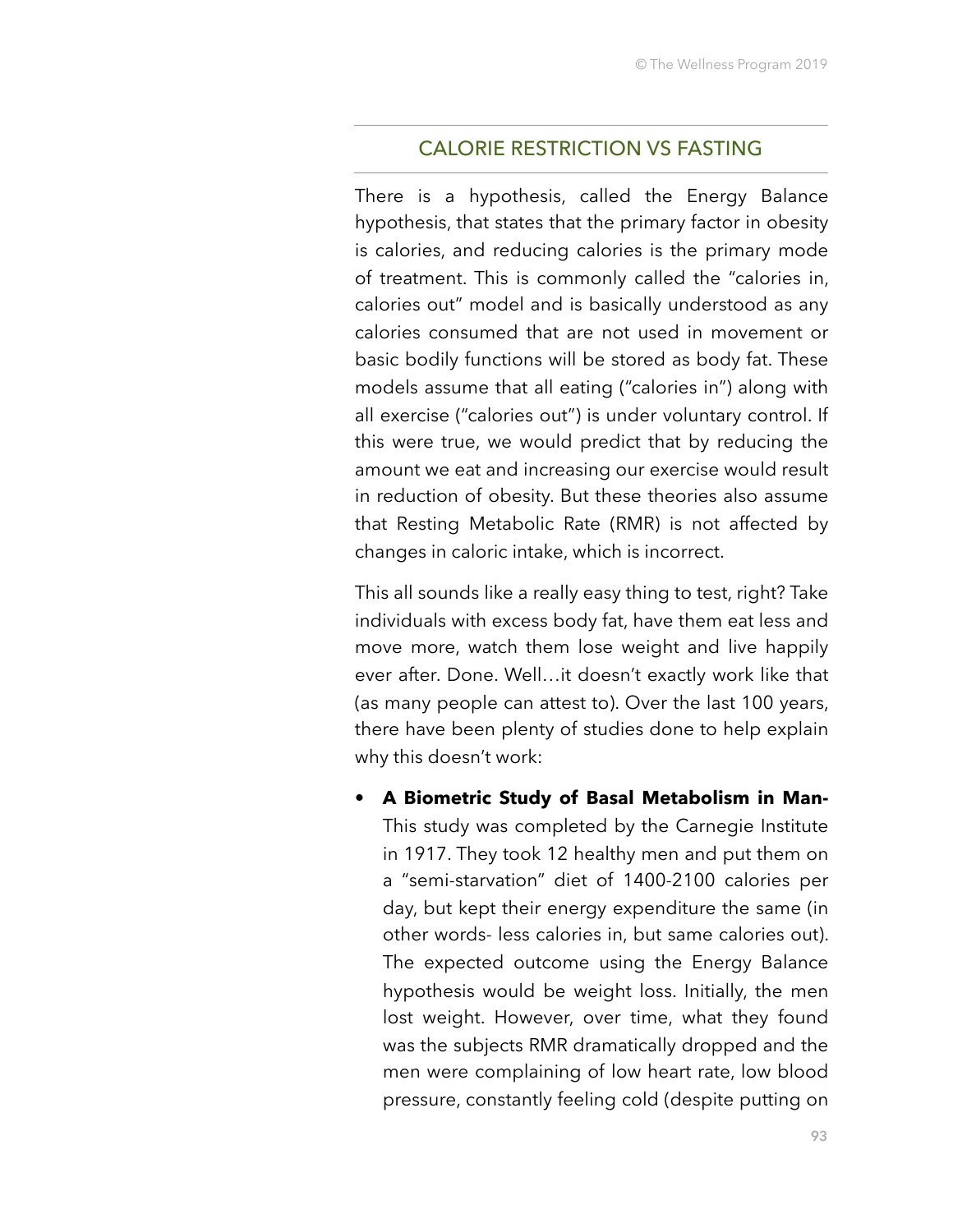more warm clothes), the inability to focus and weakness during exercise. What was happening? Their metabolism was shutting down in response to the lower caloric intake. In total, the subjects RMR rate dropped 30% over the course of the study. After the study ended, all the subjects went back to their normal pre-study diet and gained all the weight back in the form of fat.

- **Minnesota Starvation Experiment-** This study was completed in 1950 by Ansel Keys. This study took 36 volunteers who were eating an average of 3,200 calories per day. For 24 weeks, the subjects reduced their caloric intake to 1,560 calories per day. The results were similar to the study completed in 1917. Subjects lost both body weight and body fat, but they also reported: coldness, muscle wasting, exhaustion, hair loss, extreme depression, obsessive thoughts of food, binge eating behaviors, irritability and loss of libido. Once the experiment ended and subjects were allowed to go back to their diet prior to the experiment, not only was the weight regained, but additional body fat was incurred.
- **Changes in Energy Expenditure Resulting from Altered Body Weight**5**-** This study was completed by Rudolph Leibel and was published in the New England Journal of Medicine in 1995. Here, the study took 18 obese subjects, and 23 subjects who had never been obese, and measured their energy expenditure after either losing 10-20 percent of body weight by underfeeding (for the obese subjects) or gaining 10 percent of their body weight by overfeeding (the non-obese subjects). The findings were again the same as previous studies. Maintenance of a reduced or elevated body weight after weight gain or weight loss is associated with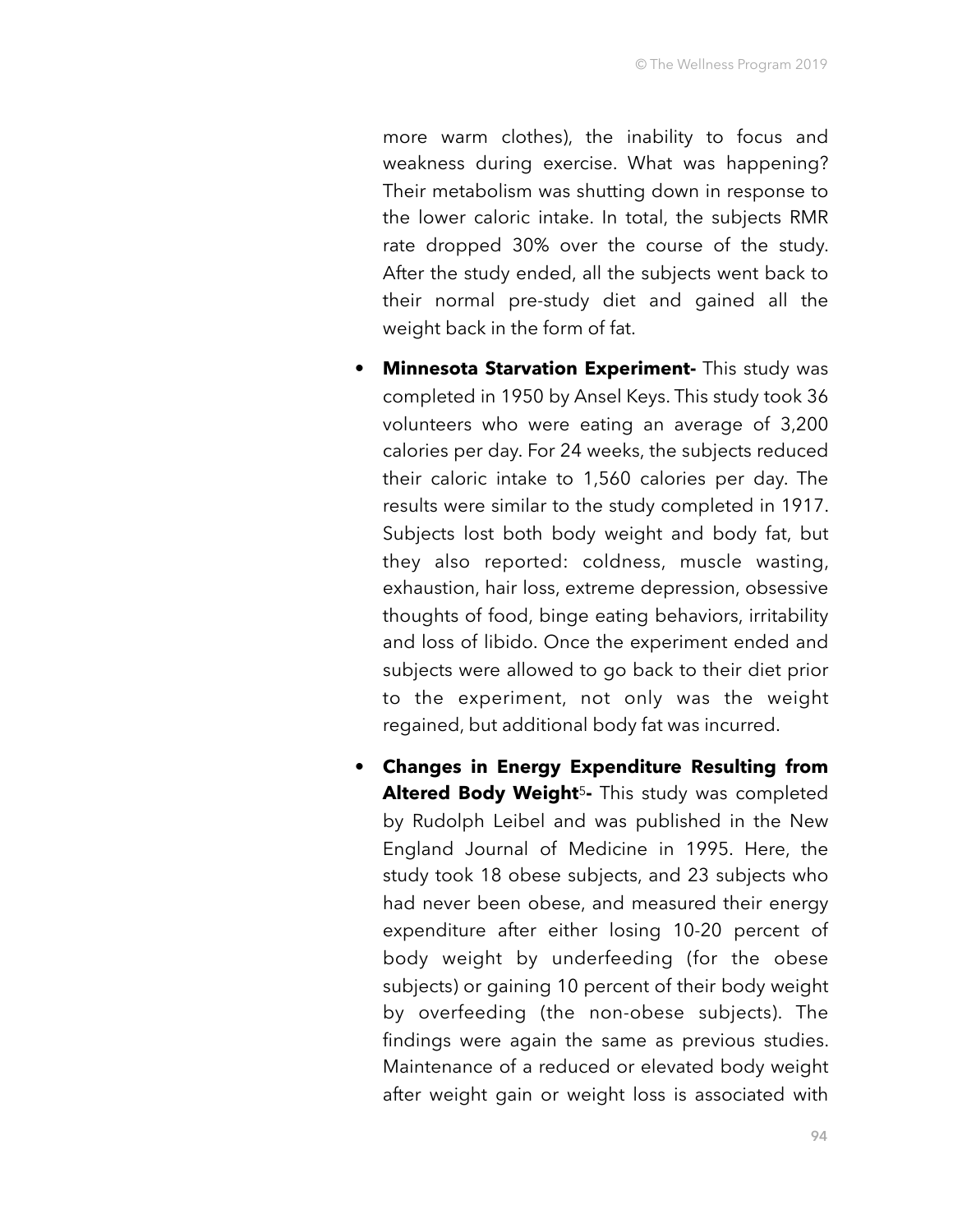related changes in energy expenditure. This study showed the poor long term efficacy of calories restriction for obesity treatment.

These studies are examples of numerous studies that have been completed over the last 100 years that show the Energy Balance theory is incorrect. When calories in are reduced, calories out are also reduced. As a matter of fact, calories out (or the RMR) is not stable and has been measured in studies to go up or down by as much as 50%. And the most frightening statistic of all for those trying to lose excess body fat: the weight lost during a calorie restricted diet is both muscle and fat, however, the weight regained after the diet has ended is mostly all fat. This has been shown in majority of the Energy Balance studies completed.

Study after study have shown that calorie restricting diets consistently create two things: a bigger appetite and a lower resting metabolic rate. So if restricting calories results in undesirable metabolic changes, how does complete calorie restriction, or fasting, affect your energy expenditure?

In a strong contrast to calorie restricting diets, during a complete fast, studies have shown appetite to go down, and resting metabolic rate to increase (opposite of the Energy Balance hypothesis). Also important to note are the hormonal differences between a calorie restricted state (in which insulin levels remain high) and a fasted state. During fasting, hormonal changes kick in to give us more energy (increased adrenalin), keep glucose and energy stores high (burning fatty acids and ketone bodies), and keep our lean muscles and bones (growth hormone).4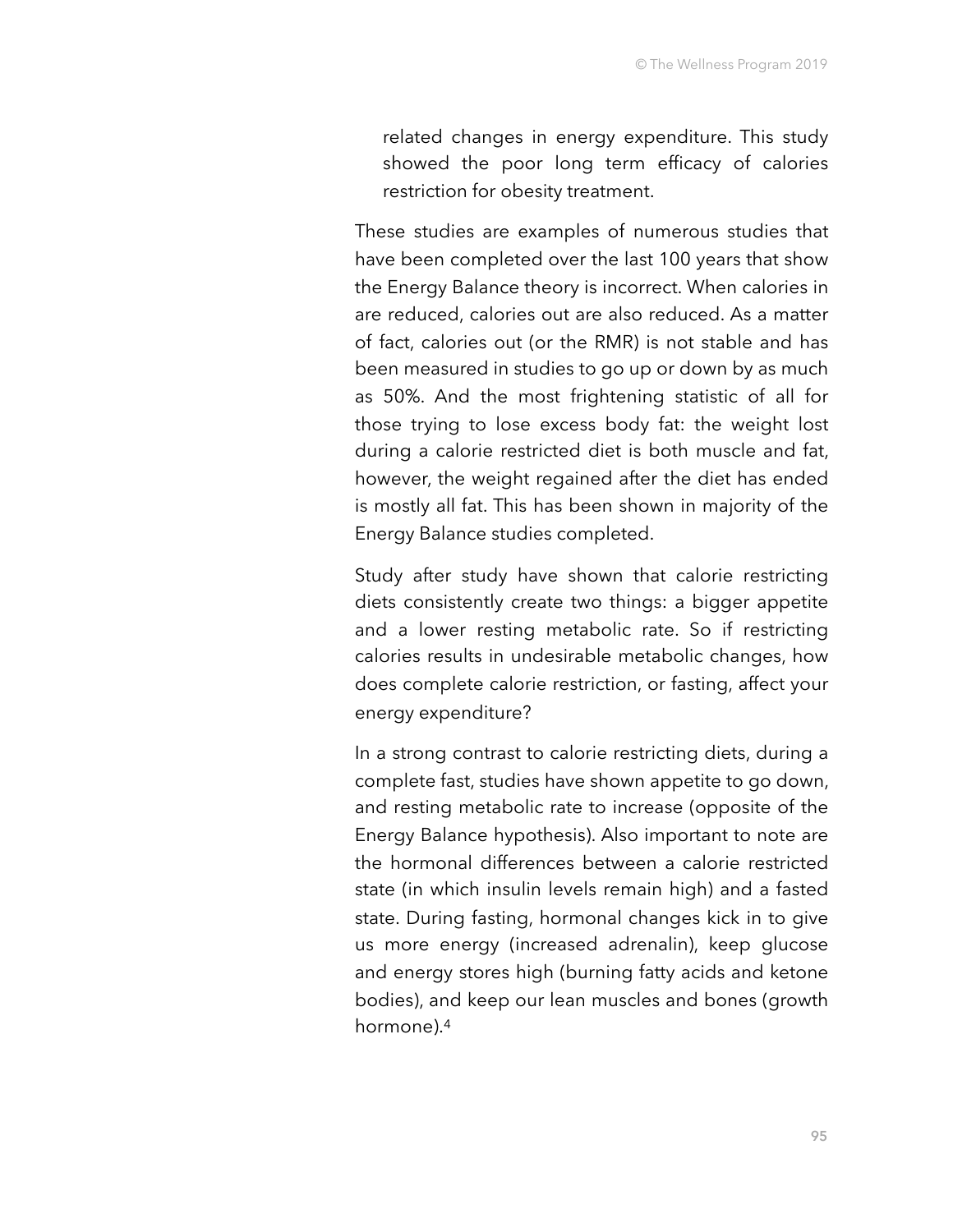Dr. Kevin Hall from the NIH created a graph which was published in the book *Comparative Physiology of Fasting, Starvation, and Food Limitation* which provides a visual representation of Dr. George Cahill's 5 stages mentioned earlier*.* The graph demonstrates where the human body obtains its energy during a prolonged fast. In the early stages, the body obtains energy from a mix of macronutrients: carbohydrates, fat and protein. But after just 24 hours, the body begins to ramp up fat burning. After approximately 72 hours, fat oxidation has reached its peak, and protein and carbohydrate oxidation have dramatically dropped. This is all directly related to the hormones released during a fast which conserve lean tissue and make stored body fat available for energy utilization.

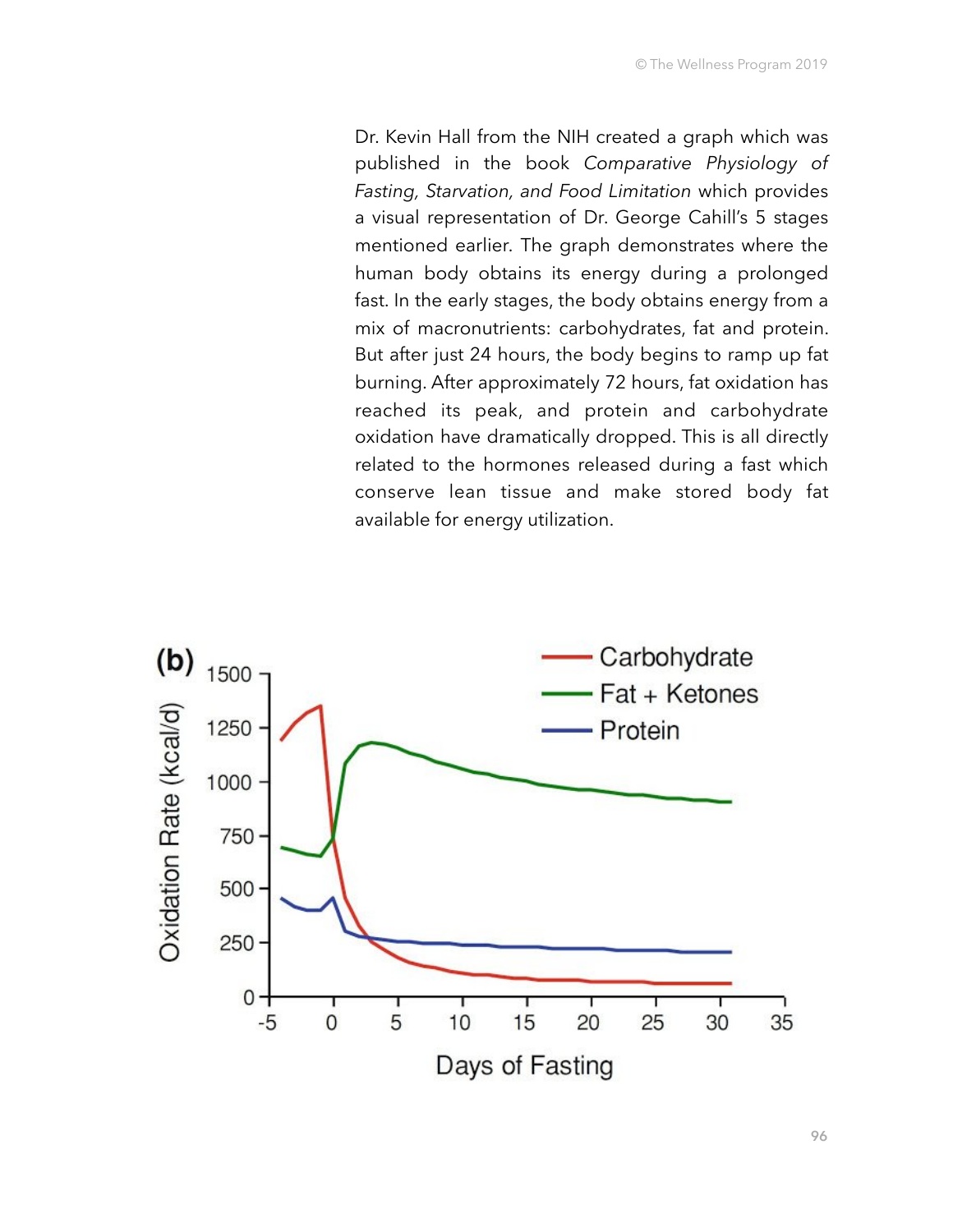#### FASTING PROTOCOLS

There are many different fasting regimens and simply put, there is no 'best' one. Similarly to all the other protocols we have learned up to this point, fasting protocols will also work to different degrees for different people. One regimen will work wonderfully for one person but be utterly ineffective in the next.

Dr. Jason Fung categorizes fasting into to groups: short fasts (less than 24 hours) and long fasts (24 hours or more). He recommends short fasts for people who are mostly interested in weight loss and who do not suffer from type 2 diabetes, fatty liver, or other metabolic disease. He recommends long fasts for people with more significant illnesses, because the results are faster.

#### **SHORT FASTS**

**Intermittent Fasting (IF)-** this is an eating pattern that cycles between periods of fasting and periods of feeding. It doesn't specify which foods you should eat but rather when you should eat them. The most popular IF pattern is called a "16/8" where you remain in a fasted state for 16 hours, and consume all of your calories in an 8 hour window. This is one of the easier fasting styles for most people to adopt because you can ease into it slowly. If you normally break your overnight fast at 8am with your first meal (called "breakfast" for a reason), you can start by pushing that back by 1 hour. Slowly, over the course of days or weeks, you will reach the 16/8 fasting/feeding pattern.

**The 'Warrior' diet-** Written by Tri Hofmekler in 2002, this diet encourages all meals to be consumed in the evening in a 4 hour eating window. The remaining 20 hours of the day would be fasted.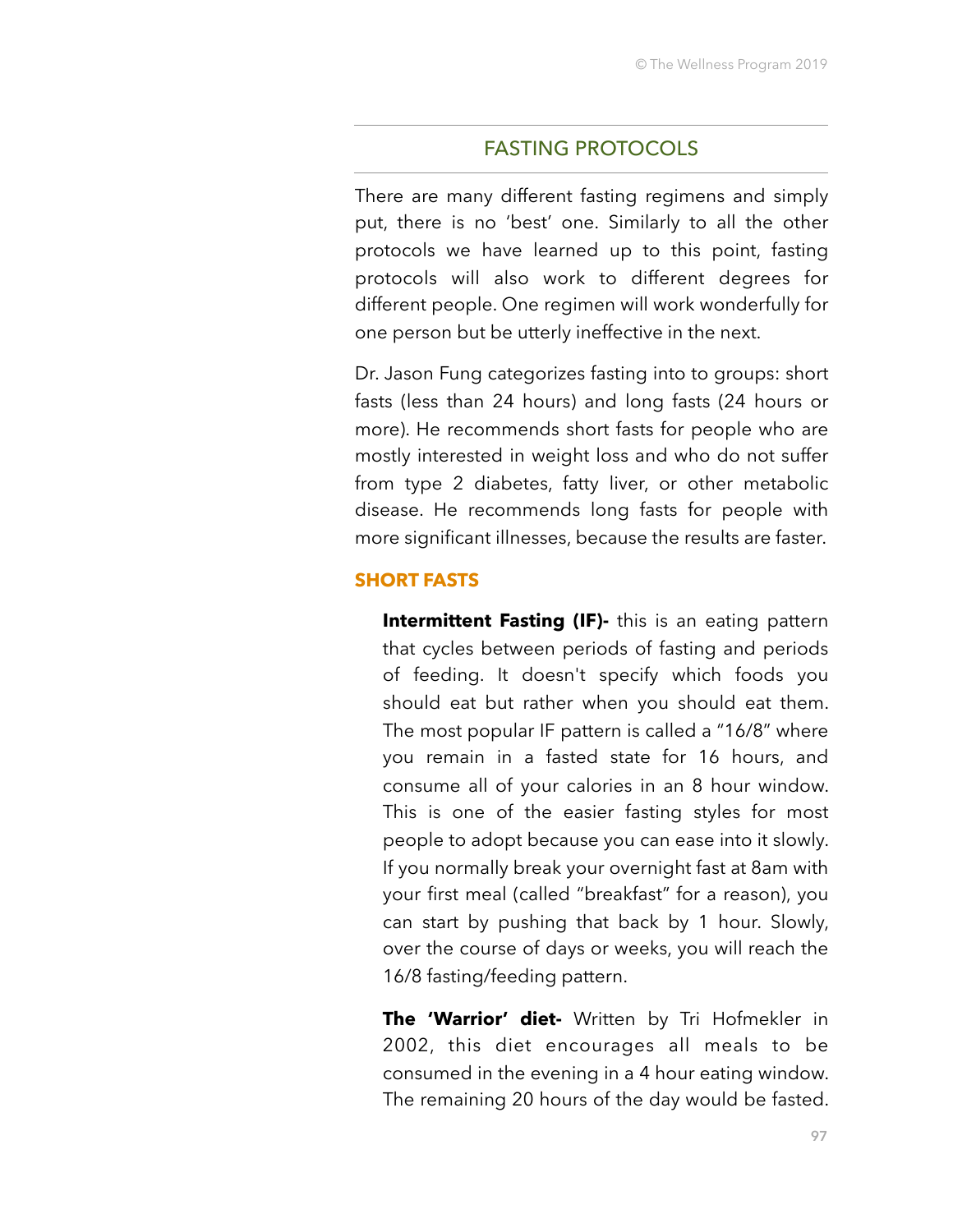This can be incredibly beneficial for busy people, but can be hard if digestion is not optimized since the meals consumed in those 4 hours tend to be large.

#### **LONG FASTS**

**Eat Stop Eat-** Written by Brad Pilon, this fasting protocol recommends a 24 hour fast 1-2 times per week.

**The 5:2 Diet-** Popularized by Dr. Michael Mosley, this fasting protocol consists of 5 days of normal eating, followed by 2 days where you can eat a total of 500 calories. You can eat all 500 calories in 1 meal, or you can spread the 500 calories out over the 48 hour period.

**Alternate Day Fasting-** Popularized by Dr. Krista Varady, this approach is similar to the 5:2 diet, but with alternate day fasting rather then fasting 1-2 times per week.

**36+ hour fasts-** once you start to fast longer than 36 hours, the benefits start to dramatically increase, but the complications can also go up. For any fast longer than 36 hours, blood pressure and blood sugar should be monitored. If someone is on medication (especially for blood sugar or blood pressure), they should be monitored by their medical provider during fasts longer than 36 hours.

Prolonged fasts lasting over 24 hours will be discussed in detail in Fasting, Part 2.